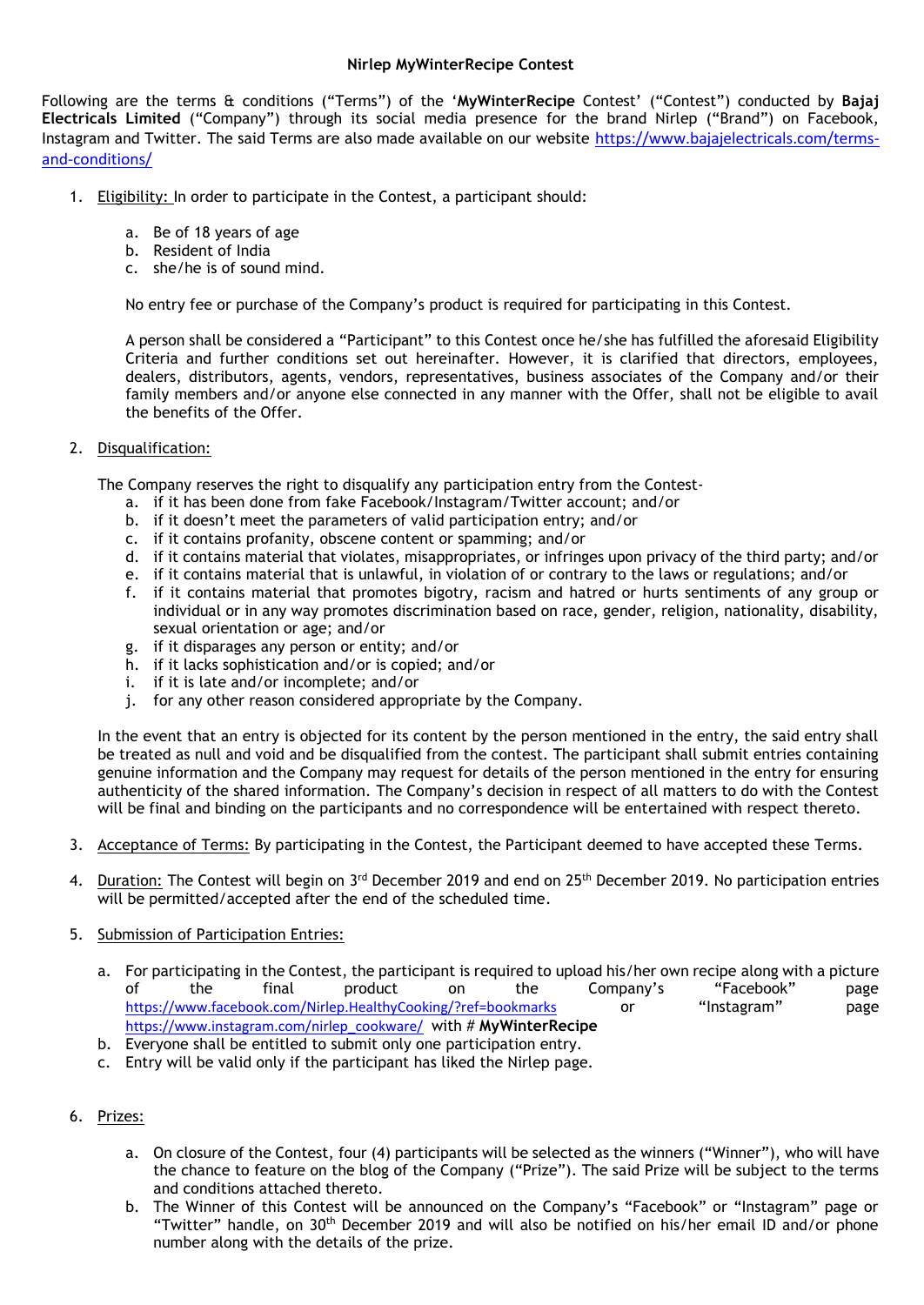- c. The Winner will be required to provide the copies of valid proof of identification, proof of address and such other details as per communication sent by the Company. In the event of discrepancy in the said documents, such winners will be disqualified and will become ineligible to claim the prize.
- d. The Company shall share the draft of the blog on which the Winner is featured with the said Winner to seek his/her inputs. If any changes are suggested by the Winner, the Company may consider making such changes, but shall not be under any obligation to do so. However, if the Company does not get any feedback from the Winner within 7 days, the Company shall be at liberty to publish the blog.
- e. If the Winner does not wish to get featured on the Blog of the Company, it shall intimate the Company of the same. The Company may, in its sole discretion, substitute the Prize with any other gift/prize. However, it is made abundantly clear that the Company shall be under no obligation to substitute the prize.
- f. The prizes are non-transferable and no cash alternate to the prizes will be Contested.
- 7. Intellectual Property Rights: The participant must be the sole owner of the intellectual property rights in the participating entries. However, by participating in the Contest, the participant agrees and grants the Company (and any third party authorized by the Company) the right to edit, adapt, use, reproduce, publish, display, transmit, copy, amend, store and broadcast in any media now known or hereafter discovered (including but not limited to the World Wide Web), the participant's name, photograph, entry (images/ narratives) and likeness, without limitation, for any advertising promotional purposes or otherwise, without any compensation to the participant and/or his/her successors and assigns. Participation in this Contest would constitute Participant's irrevocable assignment and transfer to the Company of the foregoing rights.
- 8. Termination: The Company reserves the right to cancel the Contest and/or amend the Terms without notice. Any changes to the Terms, or cancellation of the Contest, will be posted on the Company's Website and it will be the responsibility of the participants to keep themselves apprised of the same.
- 9. No person shall be entitled to use the Company's logo, brand name, word mark or trademarks to promote any products and/or for any reason whatsoever on Facebook platform/Instagram/Twitter and/or any other platform, without the prior written permission from the Company.
- 10. The Company will not be responsible for the contents of the participants' entries. The Company absolves itself from any and all claims and/or liabilities (if any) arising out of the contents of the participants' entries and/or any act/ conduct on their part.
- 11. These Contest are not sponsored, endorsed, administered, directed, or affiliated in any way by Facebook/Instagram/Twitter. However, by using and interacting through Facebook/Instagram/Twitter platform the participants will be bound by the terms, conditions and policies of Facebook/Instagram/Twitter including privacy and data gathering practices.
- 12. The Company shall not be responsible for loss, damage, personal injury or death caused to the Participant on account of availing of any of the Contest benefit.
- 13. Any costs incidental to or arising from or connected with the Contest shall be the responsibility of the Participant and Company shall not be responsible or liable for the same.
- 14. Any attempt to cause damage to or the interference with the website of the Company shall entitle the Company to seek remedy available under the applicable laws.
- 15. The Company shall not be liable for any failure or delay in performance under this Terms or loss or damage caused there by, to the extent such failures or delays are in the nature of acts beyond their reasonable control including the Acts of God viz floods, fires, earthquakes etc., wars, riots, acts of governments occurring without their fault or negligence or the effects of which persist despite reasonable efforts undertaken by them to perform to mitigate the effects.
- 16. The Company shall not be liable to the Participant or any other person or entity for any special, incidental, or consequential damages (including without limitation any relating to lost profits) arising out of use, or disposition of the Prize products.
- 17. The Company accepts no responsibility for late, lost, incomplete, incorrectly submitted, delayed, illegible, corrupted or misdirected entries, whether due to error, omission, alteration, tampering, unauthorized data hacking, deletion, theft, destruction, virus attack, transmission interruption, communications failure, hardware failure or otherwise attributable to any person or party. The Company shall not liable for any consequences of Participant error including Illegible / incomplete / invalid / wrongly submitted claims/entries and claims in respect thereof.
- 18. Participant has entered into this Contest out of her/his free will and there is no compulsion or coercion, or undue influence exerted upon her/him to participate in the Contest or agree the Terms.